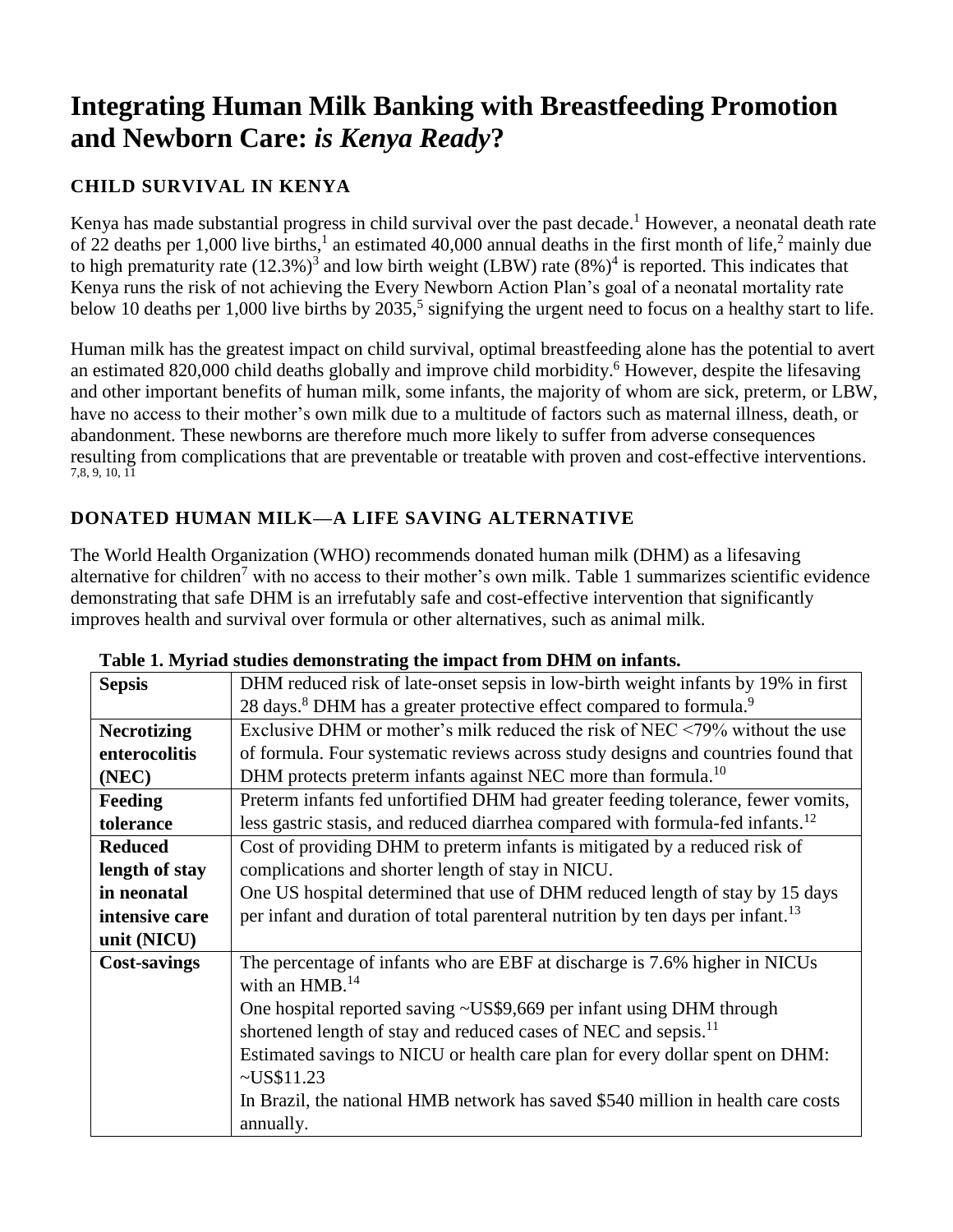## **HUMAN MILK BANKING**

WHO has issued a global call to scale up the establishment of human milk banks (HMBs) for the provision of safe donated human milk for children who have no access to their mother's own milk. HMBs receive, process, store and provide safe DHM to infants who need it. Kenya has not yet implemented the global best practice of providing DHM from HMBs. However, recognizing the urgent need to increase access to human milk, Kenyan policymakers have sought support to document the feasibility of establishing HMBs and to rapidly develop local HMB guidance in Kenya. Therefore, PATH and the African Population and Health Research Center (APHRC) are supporting the Ministry of Health and other Kenyan stakeholders to tailor the **Mother-Baby Friendly Initiative** *Plus* **(MBFI+)** model (Figure 1)—an integrated hub for infant nutrition and survival—to the Kenyan context.

**Figure 1. Using the innovative MBFI+ model, human milk banks become integrated hubs for infant nutrition and survival.** 



# **FEASIBILITY OF HUMAN MILK BANKING IN KENYA**

To support the process of establishing a foundation for HMBs in Kenya, APHRC led a formative assessment in Nairobi County, between August and December 2016, to assess the feasibility and acceptability of human milk banking. The study was conducted at the community and health facility levels, employing both qualitative and quantitative data collection methods. The quantitative survey involved about 900 mothers of young children attending paediatric, maternity and labour wards, and the maternal and child health clinics in three health facilities in Nairobi. The qualitative study involved a total of 71 participants, including community members in Embakasi sub-County, health care providers from three health facilities in Nairobi, policymakers in the Ministry of Health, and other key stakeholders.

# **KEY FINDINGS**

Findings demonstrated **positive attitudes and breastfeeding practices among respondents**, as 99% of the mothers interviewed acknowledged that breast milk is an important food for infants mainly due to the fact that it promotes immunity, protects against infections, and promotes optimal child health and growth. More than half of the interviewed mothers reported initiating breastfeeding within one hour of birth, and an estimated 73% introduced or intended to introduce other food and liquids when the child was six months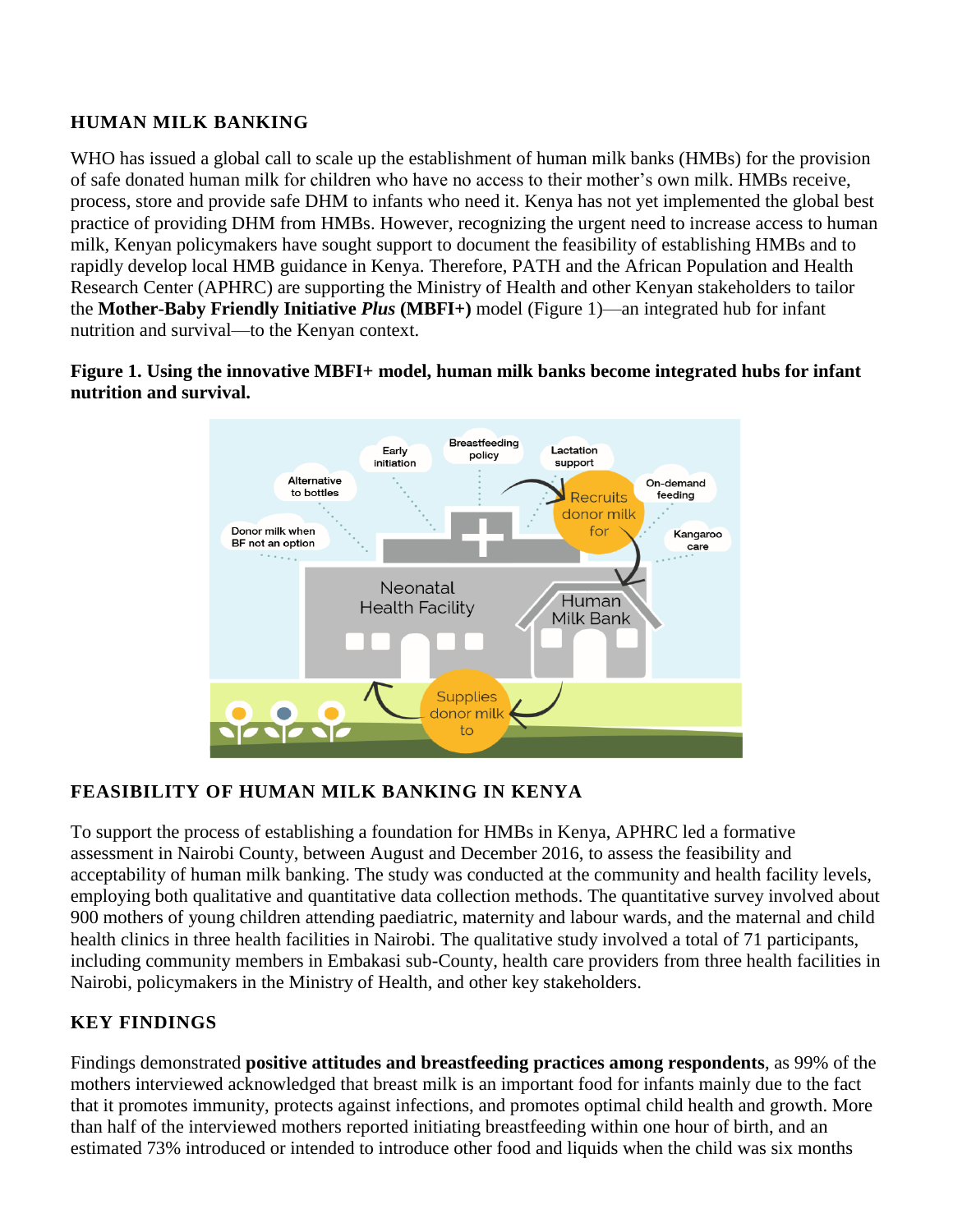old. Expressing breast milk was practiced by 58% of the respondents, and primarily by those who either were employed, or had LBW babies, or delivered in health facilities where they received information about expressing breast milk.

*"This baby, when you breastfeed it for six months without anything else, there is no day you will ever see the baby have a cold, fever or the baby looks like it is not satisfied. If you breastfeed for six months and the right time you are supposed to breastfeed the baby, the baby will be ok and satisfied and will get used to that of which it will breastfeed until the six months are over, exclusive breastfeeding for six months." FGD Mothers, Nairobi*

**Human milk banking is potentially acceptable and feasible in Kenya**. Although breast milk donation and milk banking was a new idea to most (74%) of the women interviewed, the **majority of the women were positive about the concept**. While about 90% were generally positive about the concept, about 80% indicated they would donate their breast milk to an HMB, and about 60% indicated they would allow their children to be fed with DHM.

#### **Figure 2. Perceptions on donating and use of donated human milk from human milk banks.**



#### Respondents perceived human milk banking as a life-saving strategy.

*"Okay, if it is a matter of life and death, it's about saving the child, of course I won't sit and watch a baby who needs the milk, she is like almost dying and I just know, in such a scenario of course I'll have a human heart, I'll donate." IDI mother, Nairobi*

*"(by having an HMB) First and foremost we will have reduced child mortality rates especially for children*  who have been left at infancy by their mothers because they would have gotten proper food (breast milk), *that they would have otherwise missed since their parents are dead, and that is an advantage." KII, Religious Leader, Nairobi*

Health workers indicated that the use of DHM would be an **affordable solution, compared to the high cost of infant formula** that is currently used in situations where mother's own milk is not available. They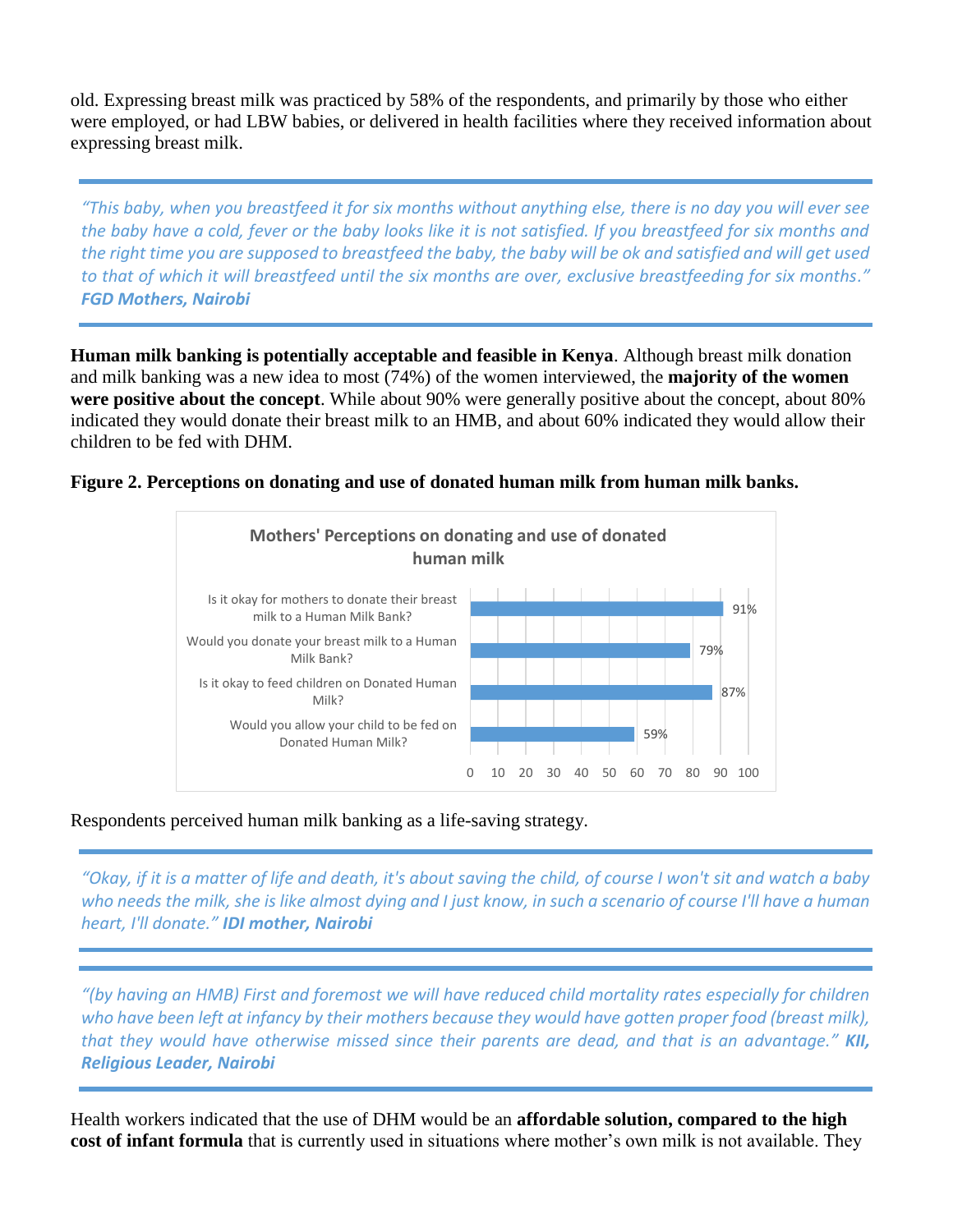also felt that DHM would **reduce the side effects associated** with delayed breastfeeding, such as acute kidney injury, and the side effects and allergic reactions to infant formula.

*"At times it's challenging by the time they (mothers) are coming here to nursery they don't have that milk. So the baby is not fed for almost 72 hours as we wait for her to produce milk. So the baby is not being fed… If the mother is sick another problem is that they can come here and even getting that milk from the breast is very hard, they can even take three days without milk... There are babies there (nursery) admitted*  with the AKI (acute kidney injury) if you follow closely it is because of not breastfeeding. The mothers don't *have adequate milk and their kidneys are damaged they go into dehydration, so kidneys are affected." KII, Health worker, Nairobi*

In addition, interviews with policymakers revealed that the concept of human milk banking had been discussed in the past, but was not taken up due to other competing interests at the time. They felt that **HMBs would be a worthwhile investment to reduce newborn mortality**.

*"Quite a number of people had floated the idea within our research sub-committee and many people were quite receptive, they were willing to have a go at it, like why don't we try this for Kenya and see whether it can work, can we do it, and I think most of the talking was just around the table many of them I didn't feel like they had a negative perception. I would see that they were very open to the idea and willing to embrace it. That should have been around 2006/7. We didn't go very far other than just the discussion, as a country or as members of that sub-committee we didn't take it any further than that." KII, Policymaker, Ministry of Health, Nairobi*

Although respondents were generally positive about the use of DHM, and a **majority of respondents felt that there would be no cultural (62%) or religious (72%) concerns around DHM, an estimated 41% (n = 354) respondents cited** personal, health, cultural, and religious concerns regarding the use of donated milk from HMBs. Among those with concerns, close to 60% cited risk of disease transmission, including HIV, as the reason why they were opposed (Figure 3).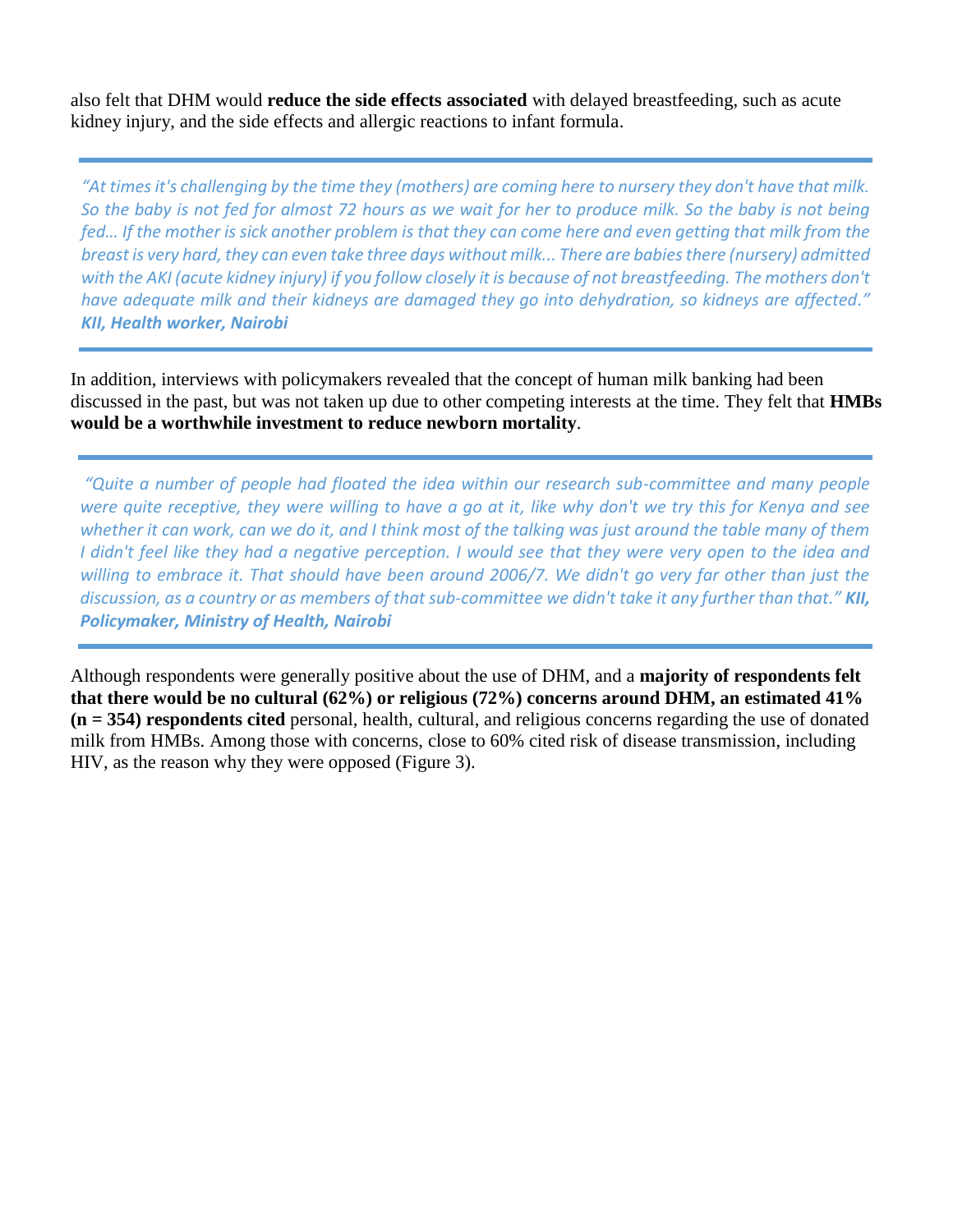

**Figure 3. Concerns on the use of donated human milk from human milk banks.**

Although concerns of HIV transmission were mentioned by a few respondents, these study findings generally suggest that with education and assurance about the safety and the rigorous processes of the HMB, communities would accept the use of DHM.

## **RECOMMENDATIONS FOR NEXT STEPS**

- **Protect, promote, and support breastfeeding** by fostering the value of human milk among health care workers and in communities, including addressing cultural, religious, and health concerns of DHM. Although Kenya has made strides in promoting breastfeeding practices, there is still room for improvement. A robust breastfeeding culture, which often hinges on support from a mother's family and community, is needed as a solid foundation upon which an effective human milk banking program can be established.
- **Strengthen health systems** to ensure all infants receive human milk, especially sick and vulnerable neonates. This includes providing adequate lactation support to mothers with babies in the newborn intensive care unit (NICU), as well as improving data systems for accurate monitoring of human milk feeding in NICU settings. Strengthen and align national policies to reflect the same prioritization and implementation approaches for safe provision of DHM when mothers' milk is not available.
- Establish **local technical expertise** at the policy and implementation level to **assure the quality and safety of donor milk** through a multi-step process and to develop a Kenya-specific quality control framework. This will include development of robust guidelines, standard operating procedures, and monitoring systems appropriate for the local context. Incorporate best practices, such as Hazard Analysis for Critical Control Points<sup>15</sup> (HACCP) planning, with technical input from the existing HMB programs, networks, and associations around the world.
- **Establish a center of excellence** for lactation support in the region, an integrated system with human milk banking as a key component of newborn care and nutrition programming. Pilot the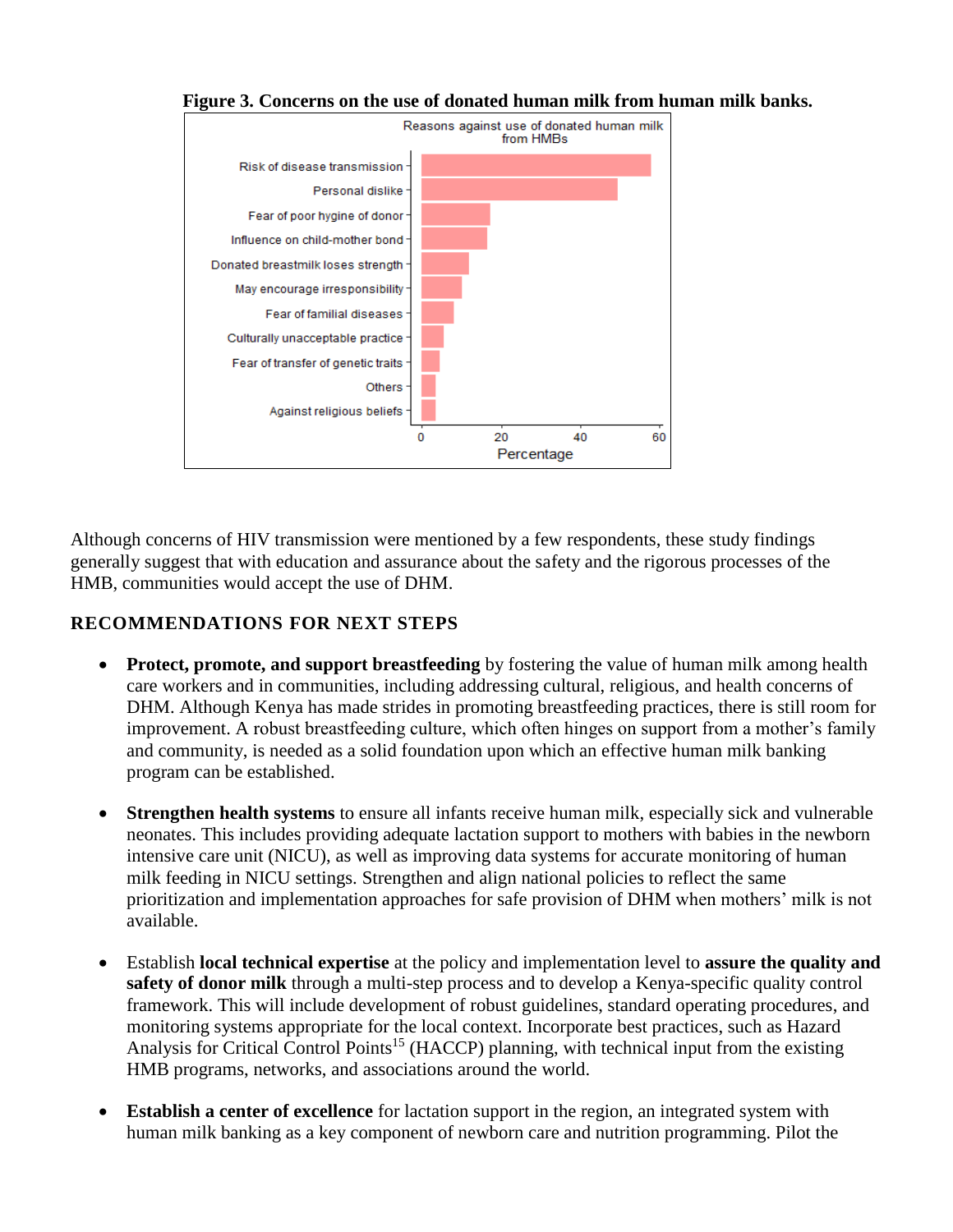feasibility of an operational and scalable model for Kenya and conduct rigorous evaluation to determine impact on neonatal health and feeding outcomes.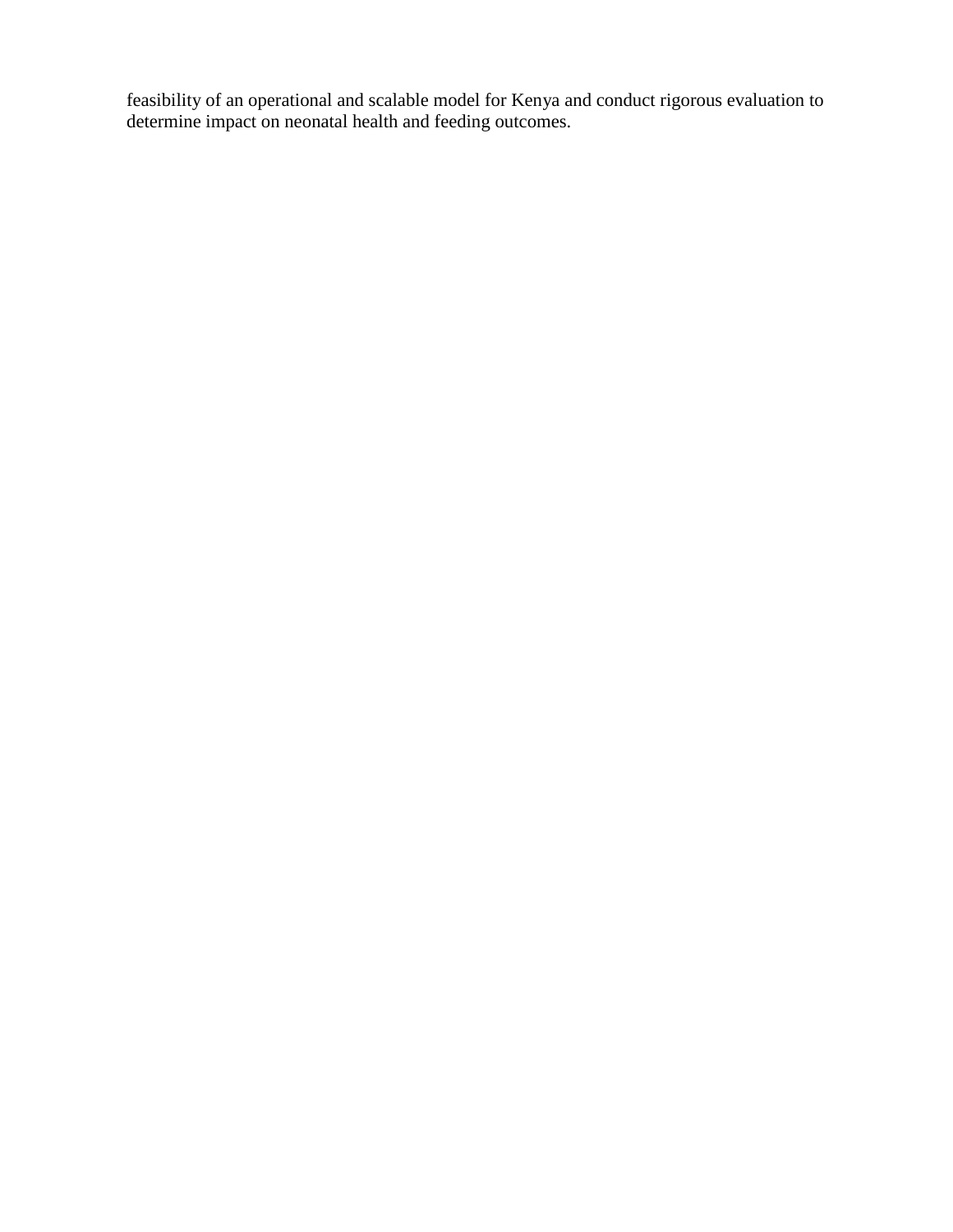## **REFERENCES**

- 1. Kenya National Bureau of Statistics, Ministry of Health/Kenya, National AIDS Control Council/Kenya, Kenya Medical Research Institute, Population NCf, Development/Kenya. *Kenya Demographic and Health Survey 2014.* Rockville, MD, USA, 2015.
- 2. World Health Organisation. Kenya Neonatal and Child Health Profile 2015; [http://www.who.int/maternal\\_child\\_adolescent/epidemiology/profiles/neonatal\\_child/ken.pdf.](http://www.who.int/maternal_child_adolescent/epidemiology/profiles/neonatal_child/ken.pdf) Accessed 18 May, 2017.
- 3. EVERY PREEMIE SCALE. Profile of Preterm and Low Birth Weight Prevention and Care in Kenya. *Country profiles for Preterm and Low Birth Weight Prevention and Care* 2016; [http://www.everypreemie.org/wp-content/uploads/2016/02/Kenya.pdf.](http://www.everypreemie.org/wp-content/uploads/2016/02/Kenya.pdf) Accessed 18 May 2017.
- 4. UNICEF. Kenya Statistics. 2016.
- 5. Lawn JE, Blencowe H, Oza S, et al. Every Newborn: progress, priorities, and potential beyond survival. *The Lancet.* 384(9938):189-205.
- 6. Victora CG, Bahl R, Barros AJD, et al. Breastfeeding in the 21st century: epidemiology, mechanisms, and lifelong effect. *The Lancet.* 2016;387(10017):475-490.
- 7. World Health Organisation. e-Library of Evidence for Nutrition Actions ( eLENA ) Donor human milk for low birth weight infants. 2016; [http://www.who.int/elena/titles/donormilk\\_infants/en/.](http://www.who.int/elena/titles/donormilk_infants/en/)
- 8. Simmer K1 HB. The knowns and unknowns of human milk banking. *Early Human Development.* 2009;85(11):701-704.
- 9. Quigley M, McGuire W. Formula versus donor breast milk for feeding preterm or low birth weight infants. *The Cochrane Library.* 2014.
- 10. McGuire W, Anthony M. Donor human milk versus formula for preventing necrotising enterocolitis in preterm infants: systematic review. *Archives of Disease in Childhood-Fetal and Neonatal Edition.*  2003;88(1):F11-F14.
- 11. Schanler RJ, Shulman RJ, Lau C. Feeding strategies for premature infants: beneficial outcomes of feeding fortified human milk versus preterm formula. *Pediatrics.* 1999;103(6):1150-1157.
- 12. Boyd CA, Quigley MA, Brocklehurst P. Donor breast milk versus infant formula for preterm infants: systematic review and meta-analysis. *Archives of Disease in Childhood-Fetal and Neonatal Edition.* 2007;92(3):F169-F175.
- 13. Ganapathy V, Hay JW, Kim JH. Costs of necrotizing enterocolitis and cost-effectiveness of exclusively human milk-based products in feeding extremely premature infants. *Breastfeeding medicine.* 2012;7(1):29-37.
- 14. Arslanoglu S, Moro GE, Bellù R, et al. Presence of human milk bank is associated with elevated rate of exclusive breastfeeding in VLBW infants. *Journal of perinatal medicine.* 2013;41(2):129-131.
- 15. PATH. [http://sites.path.org/mchn/our-projects/maternal-and-newborn-health/human-milk](http://sites.path.org/mchn/our-projects/maternal-and-newborn-health/human-milk-banking/resources/)[banking/resources/.](http://sites.path.org/mchn/our-projects/maternal-and-newborn-health/human-milk-banking/resources/) Accessed June 6, 2017.